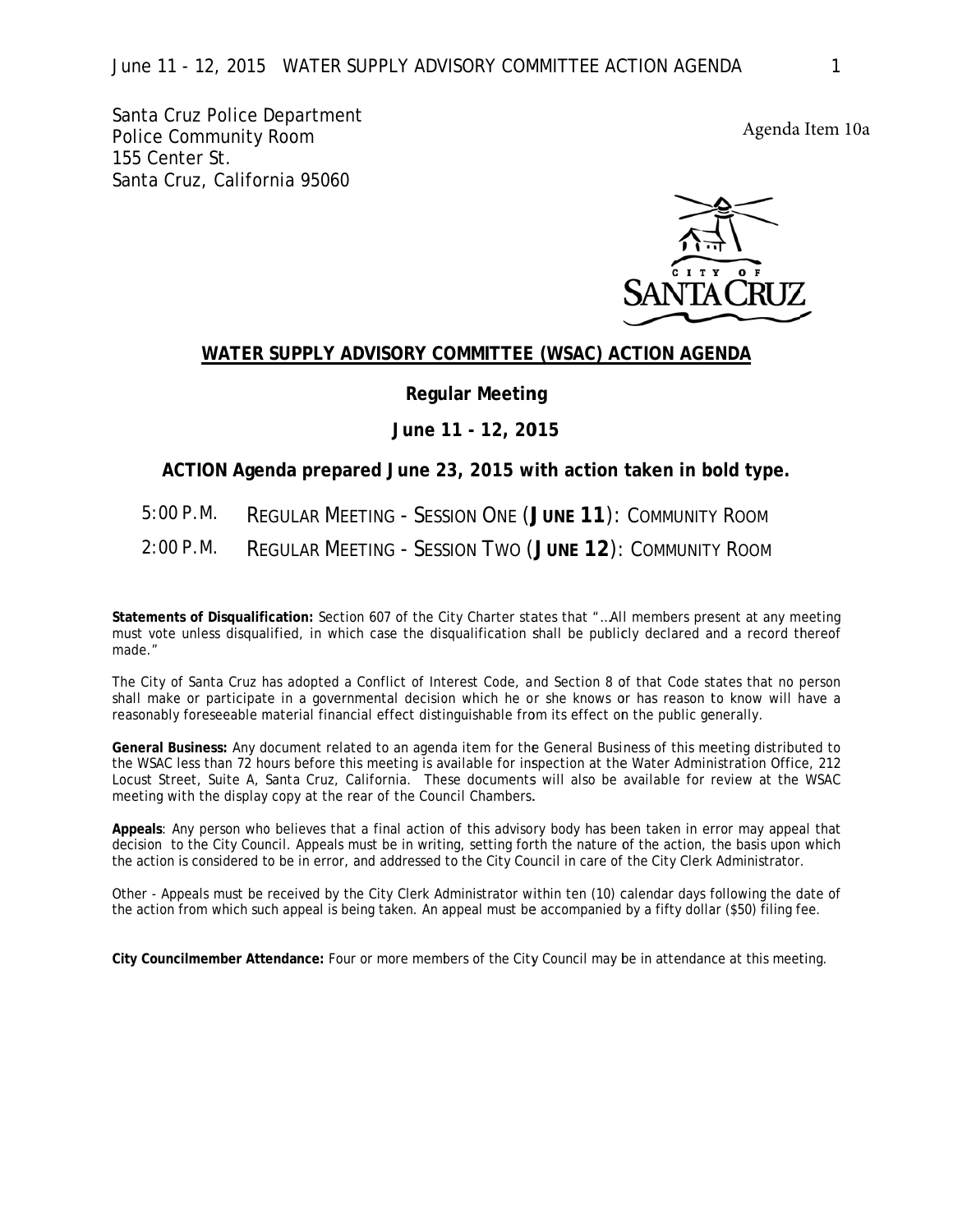#### **WATER SUPPLY ADVISORY COMMITTEE (WSAC) AGENDA**

#### **June 11, 2015 - 5:00 P.M.**

#### **SESSION ONE**

Call to Order – Facilitator Nicholas Dewar called the meeting to order at 5:02 P.M.

Roll Call: Committee Members present: Engfer, Pepping, Holt, Jacobson, Longinotti, Slatter, Stanojevich, Keutmann, Rotkin, Mansergh, and Mesiti-Miller. Committee Members absent: Beckmann, Stearns, and Baskin.

## Welcome to Public and Public Comment

Facilitator Nicholas Dewar welcomed the public. Twelve members of the public spoke on matters relating to the results from the April/May meeting's portfolio exercise, the benefits of groundwater recharge as a supply solution, diverting winter flows from the San Lorenzo River as a supply solution, storing water in Hansen Quarry as a supply solution, commending the Committee in their focus on conservation as a key factor in solving the region's water shortage, suggesting the Committee develop a portfolio with all rain-dependent solutions, recommendation to avoid desalination as a solution, the importance of a recommendation that will solve the region's water shortages as well as coalesce the community, receiving water from Deep Water Desalination in the future, concerns over potential contaminants in manufactured water, how water conservation will allot plentiful time to develop aquifer storage recovery, and concerns over focusing on solution portfolios as opposed to individual solutions.

#### Committee Member Updates

Four members of the Committee spoke on matters relating to Soquel Creek Water District's behavioral changes, Desal Alternative's unanimous consent to focus on a "precautionary principle," a request to observe Orange County's recycled water projects, progress reported to the Sustainable Water Coalition, and Santa Cruz Chamber of Commerce and Santa Cruz Business Council's appreciation of WSAC's progress.

#### **Agenda Review**

Facilitator Nicholas Dewar led Committee Members in a review of the agenda for the WSAC's thirteenth meeting. A Committee Member suggested the Committee clarify the meaning of consensus in regards to the WSAC's April/May meeting. **By consensus, the Committee agreed to accept the agenda with the addition of a discussion clarifying consensus and the results of the April/May meeting.**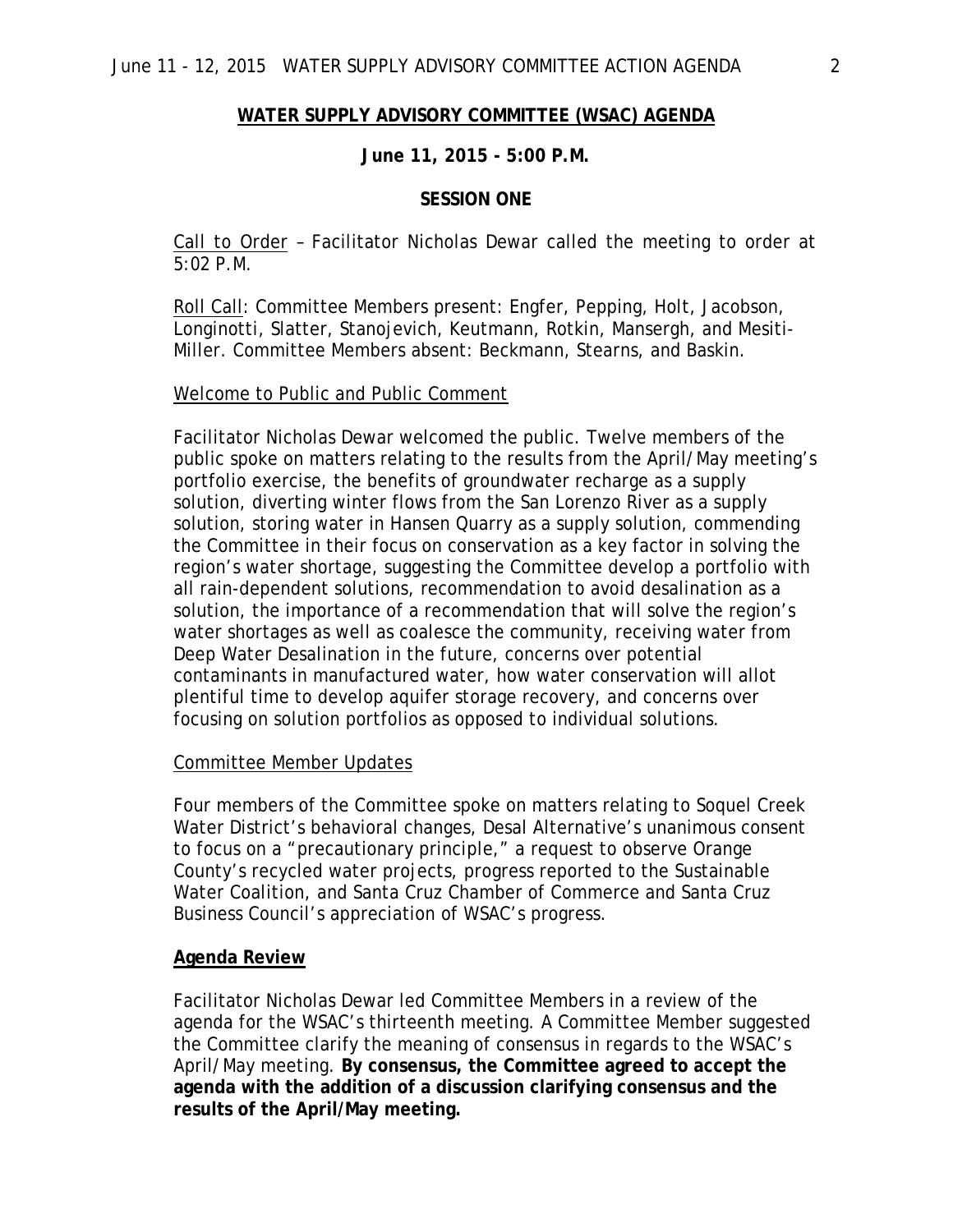# Clarifying Discussion

Committee Members discussed the meaning of consensus and the results of the April/May meeting.

Portfolio Strengths, Weaknesses, Opportunities and Threats (SWOT) Analyses Task Set-Up

Members of City Staff and the Technical Team led Committee Members in a briefing on the SWOT analysis process and the portfolios that had been developed for this task.

# Portfolio SWOT Analyses Working Groups

Using information about the various portfolios provided in the technical memos and working in small groups, Committee Members assessed four portfolios with the SWOT technique.

# Correspondence Received from the Community

The Committee's Correspondence Secretary Mike Rotkin reported to Committee Members the correspondence received from the community.

# **Subcommittee and Working Groups Reports and Technical Work Plan Update**

Members of the Outreach, Planning, and Agreement Development Subcommittees invited questions relating to their engagement, plans, and/or progress. **For lack of time, by consensus, the Committee agreed that Member of the Peak Season Demand Group Sarah Mansergh would report to Committee Members the Peak Season Demand Group's work during the second session of the June 11-12, 2015 WSAC meeting.** 

# Materials resulting from the previous meeting

The Committee agreed by consensus to approve the Summary and the Action Agenda of the April/May Committee meeting.

# Amendment to Independent Review Panel Protocols

Since the Planning Subcommittee has been discontinued and the Agreement Development Subcommittee has been created, the Committee agreed by consensus that the Agreement Development Subcommittee will take the place of the Planning Subcommittee in the protocols of the Independent Review Panel.

# Public Comment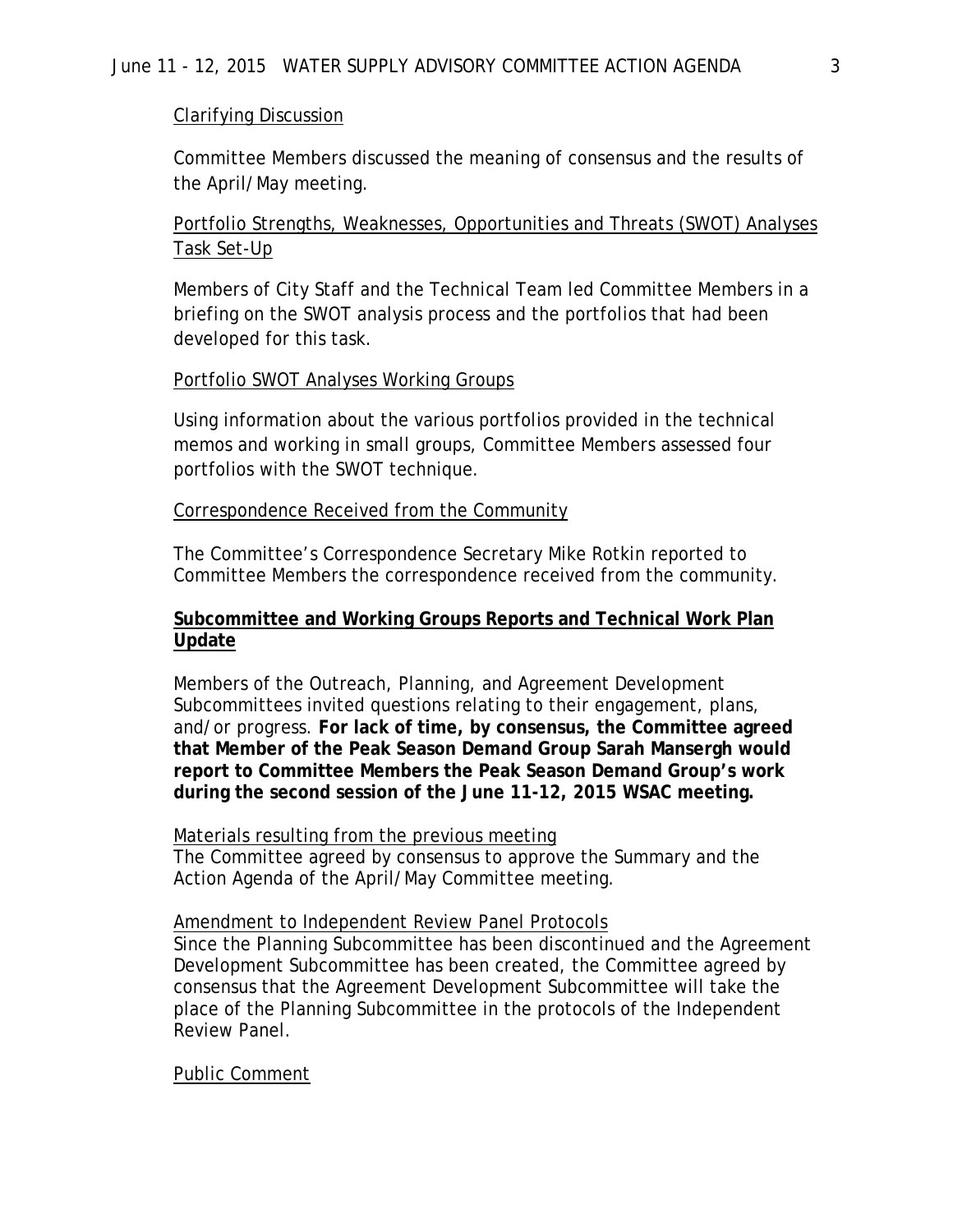One member of the public spoke on matters relating to the MCDS results evaluation.

**Written Review** – Committee Members and one member of the public provided written feedback regarding the session's usefulness.

**Adjournment** The Water Supply Advisory Committee adjourned from its first session on June 11, 2015 at 9:32 P.M. of the regular meeting of June 11 – 12, 2015 to its second and final session on June 12, 2015 for an open session after the hour of 2:00 P.M. in the Police Community Room at the Santa Cruz Police Department.

 **Water Supply Advisory Committee Agenda**

**June 12, 2015 – 2:00 P.M. – 6:00 P.M.**

# **SESSION TWO**

Call to Order – Facilitator Nicholas Dewar called the meeting to order at 2:03 P.M.

**Roll Call:** Committee Members present: Beckmann, Engfer, Holt, Jacobson, Keutmann, Longinotti, Mansergh, Mesiti-Miller, Pepping, Rotkin, Slatter, Stanojevic, and Stearns. Committee Member absent: Baskin.

# Welcome to Public and Public Comment

Facilitator Nicholas Dewar welcomed the public. Four members of the public spoke on matters relating to capturing more water from the San Lorenzo River, the process taken to establish the portfolios, concern over transparency, and suggestion to continue pursuing desalination.

# MCDS Review

MCDS Consultant Carie Fox led Committee Members in review of MCDS.

# Portfolio SWOT Analyses Report Out

Members of each SWOT analysis group led Committee Members in report outs regarding their work from the SWOT portfolio analyses from the previous session.

# Public Comment

Two members of the public spoke on matters relating to winter water rights, their appreciation for the Technical Team's work ethic, concern that the Committee's recommendation will focus on consolidated alternatives, and finding more storage.

# **Committee Conversation and Next Steps**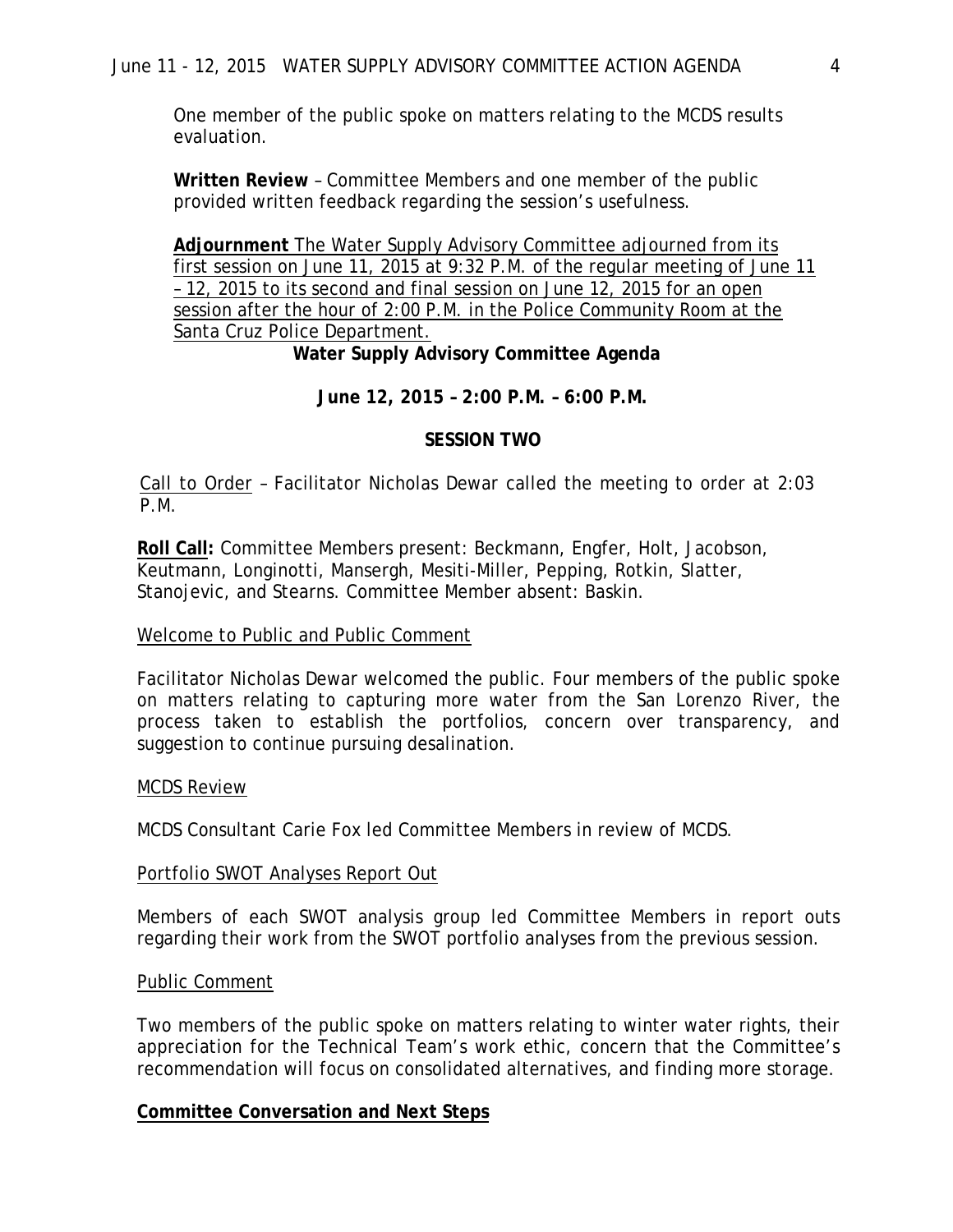Committee Members, Members of the Technical Team, Soquel Creek Water District's Conservation Manager and Interim General Manager Ron Duncan, and Scotts Valley Water District's Piret Harmon discussed the results of the SWOT Analyses Exercise and related materials. Committee Members agreed to create two more portfolios: one will consist of the same components as Portfolio4 though it replaces Deep Water Desalination with a local desalination plant. Another will consist of the same components as Portfolio 1 without raising the dam and with the ending volume lowered.

**Committee Members agreed to the following changes to Portfolio 1 and direction to staff:** Research the recharge potential for Purisima and Santa Margarita aquifers, research the volume of additional water a second pipeline to Loch Lomond would provide, research raising the Newell Creek Dam at Loch Lomond Reservoir and the volume of additional water that would provide, research the volume of additional water Ranney Collectors would provide, be creative with the rule curve, recognize the risks associated with raising and lowering Loch Lomond, review costs of a second pipeline to Loch Lomond, and research surface storage in Hansen Quarry. It was noted: The charge to staff to research surface storage in Hansen Quarry is not associated with Portfolio 1.

**Committee Members agreed to the following changes to Portfolio 2 and provide the following direction to staff:** provide more explicit information on scaling existing and new Santa Cruz production wells, research the optimal rate of aquifer recharge relating to cost and reliability, observe Portfolio 2 Plan A in terms of a regional approach instead of a City-wide approach, and provide additional information on the scale range in number of years.

**Committee Members agreed to the following changes to Portfolio 3 and direction to staff:** Provide clear and annualized costs for Plan B, maximize parallelism to minimize the timeline.

**Committee Members agreed to the following changes to Portfolio 4 and direction to staff:** Include a local desalination plant as a comparison to Deep Water Desalination for MCDS evaluation, maximize the use of wells to minimize the number of new wells, find more detailed information on the Deep Water Desalination schedule, and refine cost information on Deep Water Desalination.

MCDS Consultant Carie Fox then led Committee Members in a discussion relating to criteria and MCDS. Facilitator Nicholas Dewar led Committee Members in an overview of kaffeeklatsch schedules. Committee Members Stearns, Holt, Pepping and Slatter volunteered to host the kaffeeklatsches. The kaffeeklatsches will not need to issue public notices of their meetings in order to comply with the Brown Act because of their sizes and durations.